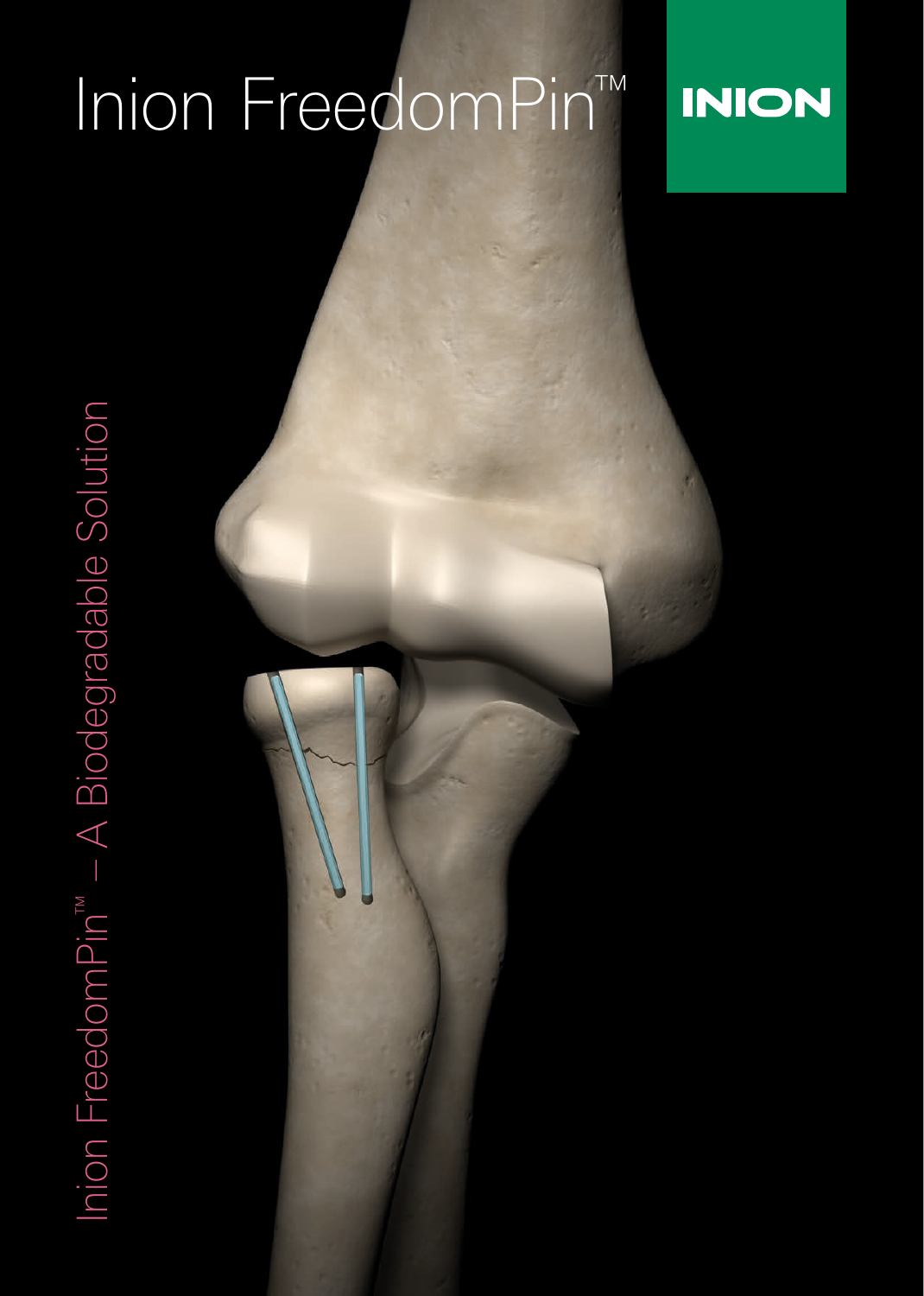### Product description

The new Inion FreedomPin™ is a strong and versatile resorbable pin for use in even the more challenging orthopedic fixations. With a unique manufacturing method and an angular shaft shape design the Inion FreedomPin™ offers many clear benefits over the traditional round shaped pin implants.

#### Benefits

- **Over three times stronger than recent generation** pins
- The angular shaft shape design provides significant improvement to the rotational and pull-out stability of the implant and therefore creates a more stable and reliable fixation
- Availability in four different diameters (1.5 mm, 2.0 mm, 2.7 mm and 3.2 mm) for wider range of applications
- **Colored implant for improved visibility**
- **The ability to create "a screw head" at any chosen**  point along the pin shaft by using the temperature cautery
- New reusable pin applicator with implant locking feature allows for easy and secure pin insertion
- Optional as a single-use kit with sterile and easy to use disposable insertion instrumentation
- Radiolucent, allowing the surgeon unimpeded radiographic visualization
- **Can be cut to desired length during the operation**



Red areas indicate the corners of Inion FreedomPin™ hexagonal shaft shape that lock the pin into the pilot hole by slight deformation within insertion

#### Indications

The Inion FreedomPin™ products are indicated for maintenance of alignment and fixation of bone fractures, osteotomies, arthrodeses or bone grafts in the presence of appropriate additional immobilization (e.g. rigid fixation implants, cast, brace).



Humerus and radius fractures



Foot and ankle fractures



Hallux valgus osteotomy



Hand and wrist fractures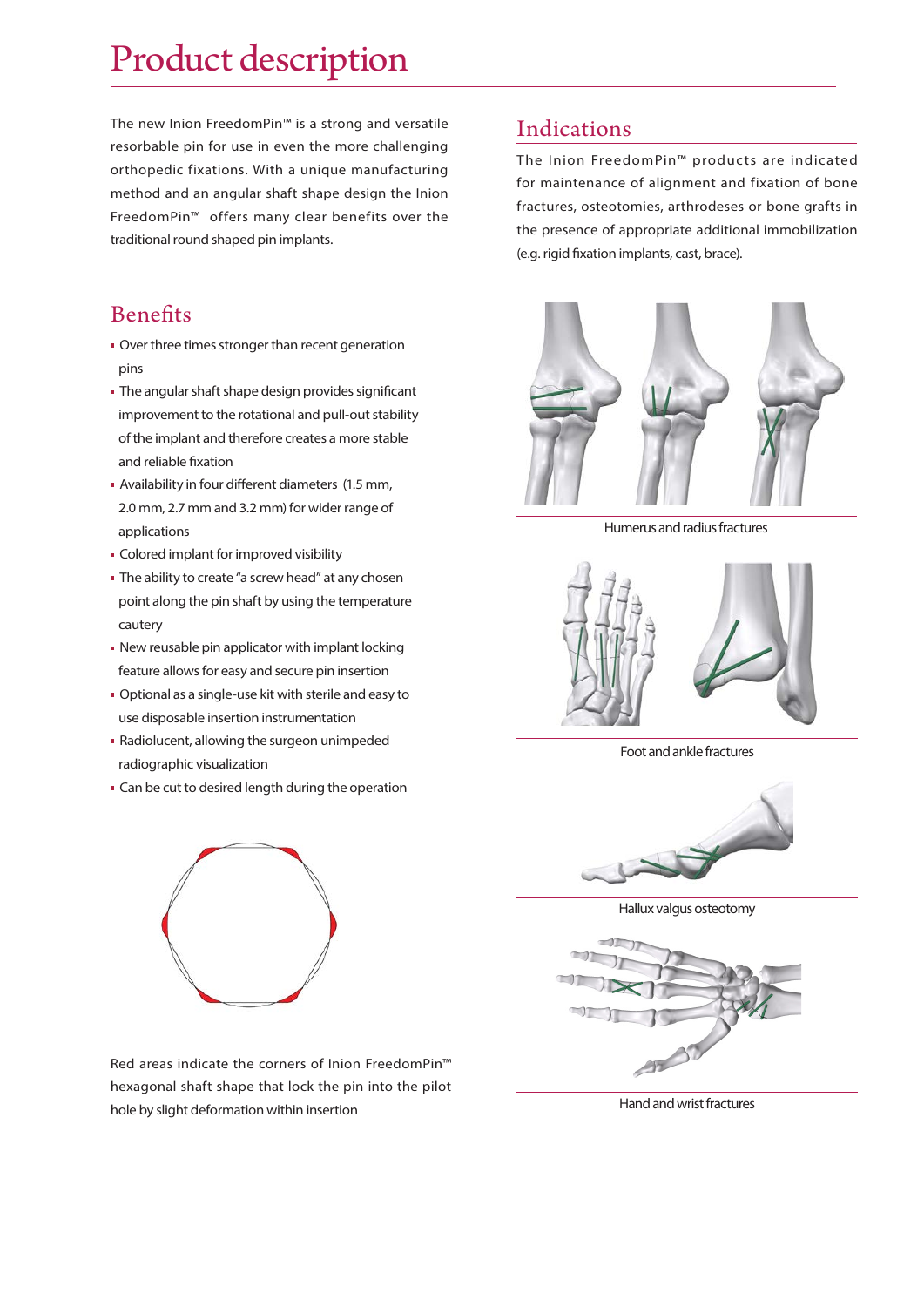# Surgical technique – Arthroscopic Operation



1. Reduce the fracture/osteotomy. Drill two Inion® K-wires through the bone to secure the fragments



2. Remove one of the K-wires, flush and measure depth of the drill channel



3. Select the pin diameter corresponding to the K-wire. If necessary, cut the pin to proper length using surgical scissors



4. Replace the first K-wire with Inion FreedomPin™



5. Replace the second K-wire with Inion FreedomPin™



6. Close the wound and place in a post-op brace